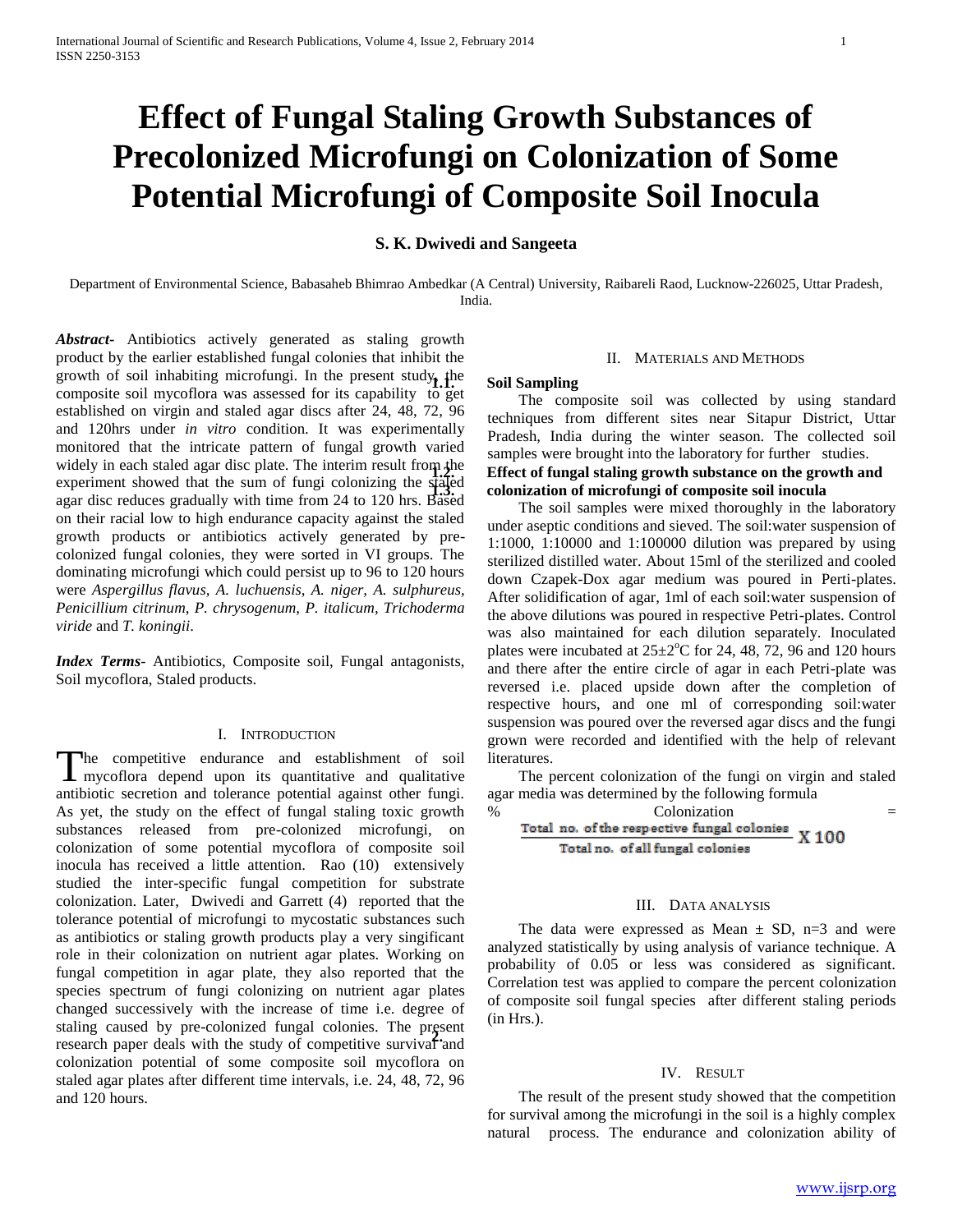microfungi entirely depends upon the potentiality of antibiotic production and fast growth rate. The observation recorded revealed that there was a significant decrease in the number of fungi colonizing on the reverse of agar discs with an increase in the staling time period from 24 hours to 120 hours respectively. This might be due to the diffusion of the staling growth substances released from pre-colonized microfungal colonies of composite soil inocula before the reversal of the agar discs. Based on the tolerance potential against the staling growth product of the earlier established microfungi, the composite soil mycoflora were classified into I to VI groups (Table 1-3). The microfungi having the best tolerance potential and colonizing abilities were placed in the group VI followed by the groups V, IV, III, II and I. The fungi of the group I have the minimum tolerance potential. It was noticed that the comparatively less numbers of fungi could colonize the staled agar discs after 96 and 120 hours of staling periods.

 The result of 1:1000 dilution (Table No. 1) showed that after 120 hours of a long staling period, *Aspergillus flavus, A. luchuensis, A. niger* and *Penicillium citrinum* have maximum tolerance potential for antibiotics or staling growth product diffused by the pre-colonized fungi. Their total quantities (Table No. 4) were also high compared to other microfungi of the same composite soil inocula. Only three fungal species (*Helminthosporium sp., Fusarium longipes* and *Rhizopus*) appeared after 48 hours of staling period whereas four fungal species (*Chaetomium globosum, Alternaria solani, Humicola* and *Alternaria alternata*) were recorded after 24 hours of staling period. Similarly, the fungal species that were observed after 96 and 120 hours of staling period were minimum in the number. Those fungi that loomed on the nutrient virgin agar plate (*Chaetomium globosum, Alternaria solani, Humicola* and *Alternaria alternata*) (Table No. 1) but absent in staled agar disc plates revealed that they were extremely susceptible to the staled growth substances. Similarly, *Aspergillus flavus, A. luchuensis*  and *A. niger* were found to be exceptionally dominating in 1: 10000 dilution (Table No. 2). Therefore, these were placed in the group VI followed by *Aspergillus sulphureus, Penicillium citrinum* and *P. italicum* respectively. In case of 1: 100000 dilution (Table No. 3), two dominant fungal species were observed i.e. *Aspergillus luchuensis* and *A. niger* followed by *Aspergillus flavus* and *Penicillium citrinum*. In all the three dilutions 1:1000, 1:10000 and 1:100000 (Table No. 1, 2 and 3), almost the same pattern of fungal colonization was monitored i.e. the number of fungal species and fungal colonies of composite soil inocula decreases successively with the gradual increase in the staling period. After 96 and 120 hours of staling period coparatively few, the highly resistant and tolerant species of fungi have survived and colonized on staled agar discs.

 The observation (Table No. 4) revealed that the number of colonies of the most tolerant microfungi, i.e. *Aspergillus flavus*  $(5 \times 10^3 \text{ c}$ fug<sup>-1</sup> soil), *Penicillium citrinum*  $(3.67 \times 10^3 \text{ c}$ fug<sup>-1</sup> soil), *A. niger*  $(4.33 \times 10^3 \text{ c} \text{fug}^{-1} \text{ soil})$  and *A. luchuensis*  $(6 \times 10^3 \text{ c} \text{fug}^{-1})$ soil) were maximum as compared to microfungi of other given groups. The overall result of analysis mentioned in Table No. 4, 5 and 6 revealed that the number of microfungal colonies viewed on the staled agar disc plate, decreased gradually with the progressive increase in staling periods from 24 hours to 120 hours respectively.

 The percent colonization of the respective fungal species revealed that the growth potential of the relatively dominant microfungi existing in composite soil inocula was highest comparatively to the less tolerant (against staling substances) microfungal communities. (Fig. 1, Fig. 2 and Fig. 3) It was observed that the *Aspergillus flavus* (8.93%), *Penicillium citrinum* (6.55%), *A. niger* (7.74%) and *A. luchuensis* (10.71%) (Fig. 1a) showed the maximum percent colonization followed by *Trichoderma viride* (5.95%), *A. sulphureus* (5.36%), *Fusarium oxysporum* (5.36%), *P. chrysogenum* (4.76%), *Rhizoctonia solani* (4.17%) and so on. *Chaetomium globosum* (1.19%) and *Humicola* (1.79%) were found to have remarkably low colonization ability. There were many fungal species which were present in the control plate but completely disappeared from staled agar disc plates such as *Drechslera* and *Alternaria solani* (Fig. 2). In the same way *Humicola, Fusarium longipes* and *Rhizoctonia solani* were present in staled agar disc after 24 hours of staling period but were lacking in 48, 72, 96 and 120 hours of staled agar disc plates. It was observed that after 120 hours of staling period only three fungal species were seemed to be established, i.e. *Aspergillus flavus, A. niger* and *A. luchuensis* having colonization percentage around 33%. Similar pattern of colonization was recorded in 1:100000 dilution (Fig. 3) where two fungal species i.e. *A. niger* (33.33% ) and *A. luchuensis* (66.67%) survived.

 The significant values of the simple linear correlation coefficients (r) indicate that they were significantly different from zero at the 5% and 1% probability level. The significant, high r value indicates that fungal colonization and staling period are highly associated with one another in a linear way.

#### V. DISCUSSION

 The study of inter-specific fungal competition in composite soil mycoflora in the presence of staling growth substances progressively released from the earlier established fungal colonies of composite soil inocula has received little attention. In the present study, it was observed that the number of fungi colonizing on the reverse agar disc decreases gradually with the increase in the staling period this may be due to the diffusion of the antibiotics or staling growth substances actively produced by the pre-colonized fungal colonies (1; 3). It was also observed that the fungal population (i.e. number of fungal colonies) of the extremely tolerant and dominating fungi were higher as compared to surprisingly less endure microfungi of the composite soil inocula. The staling phenomenon is a very perplex process and it is detected by the decrease in growth rate (11). The success of colonization of a particular fungus depends upon its population level in the soil (4). It was also noticed that the fungi which loomed on nutrient virgin agar disc disappeared from the staled agar disc, this failure in the colonization of fungi after different staling periods on staled agar disc might be due to the low growth rate and less tolerance potential against the staling growth substances. The similar result was reported by (4; 5). Upadhyay et al., (14) reported that besides pH, nutrient supply in staling growth product, antibiotics play a very significant role in the colonization. Arora et al., (2) studied the effect of fungal staling growth products some dominant rhizospheric fungi such as *Aspergillus candidus, A.fumigatus, Chaetomium globosum,* 

www.ijsrp.org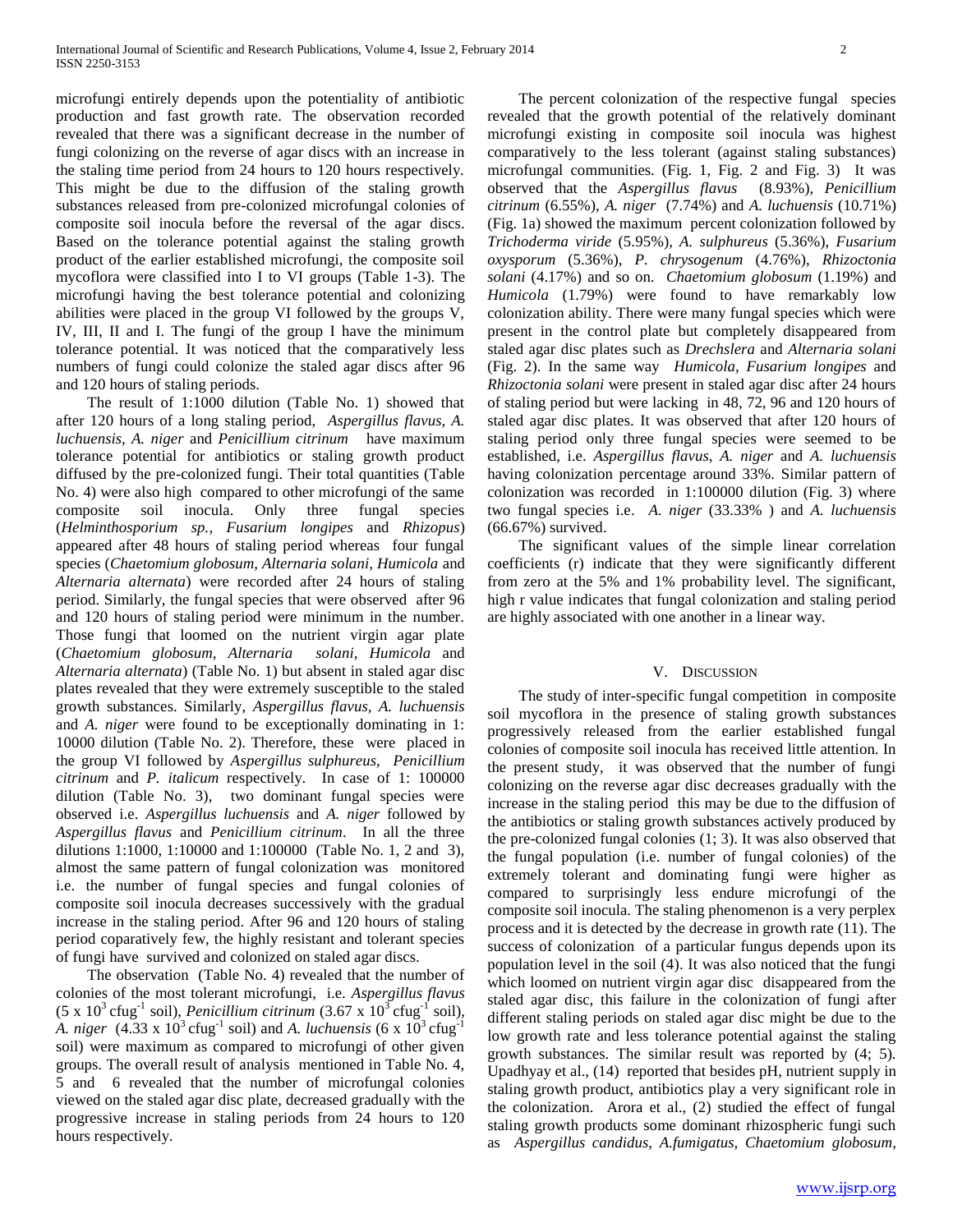*Fusarium chlamydosporum, F. cutmorum,* and *Penicitlium citrinum* against *Rhizoctonia solani* and found that *R. solani* possessed strong tolerance potential for staling growth substances and not a single antagonist could inhibit it growth successfully. The success of the competition depends upon the tolerance to staling product and antibiotic secretion ability (6). Leaf inhabiting microfungi may inhibit the pathogen by producing antibiotics which caused the mycostasis on the leaf surface (15; 7; 12; 13). The competitive fungal species utilizes the toxic metabolites on antibiotics for their establishments (9). Makut and Owolewa, (8) isolated the *Absidia corymbifera, Alternaria alternata, Aspergillus flavus, A. fumigatus, A. niger, Cladosporium herbarum, Curvularia lunata, Penicillium* sp., *Rhizopus stolonifer* and *Trichoderma viride*, which are antibiotic producing fungi present in soil.

### VI. CONCLUSION

 Interspecific fungal competition for the survival in the soil is a very perplex process. The exponential growth and colonization ability of a composite soil mycoflora depend upon its growth rate and racial tolerance potential against the antibiotics or staling growth substances actively produced by the pre-colonized microfungi of the composite soil inocula.

#### ACKNOWLEDGEMENTS

 The authors are thankful to the Head, Department of Environmental Science, B.B.A.U., Lucknow for providing the necessary facilities. One of us (Sangeeta) wishes to thank UGC, New Delhi for financial support by providing Rajiv Gandhi National Fellowship.

#### **REFERENCES**

[1] Arora DK, Dwivedi RS (1975) Effect of fungal staling growth products on growth behavior of rhizosphere microfungi. Experientia. 32(7): 862-864.

- [2] Arora DK, Gupta RC, Tandon RN (1977) Effect of fungal staling growth products on colony interaction among Rhizoctonia solani Kuhn and some potential rhizosphere fungi. Experientia 35(2): 200-201.
- [3] Dwivedi SK (1988) Soil fungi of guava orchards with emphasis on antibiosis. Nat Acad sci Letters 11 (1): 7-9.
- [4] Dwivedi RS and Garrett SD (1968) Fungal completion in agar plate colonization from soil inocula. Trans. Br. Mycol. Soc., 51: 95-101.
- [5] Dwivedi RS, Arora DK (1975) Fungal colonization of staled agar discs from rhizosphere soil inocula of pigeon pea.
- [6] Dwivedi SK, Dwivedi P (2004) Microbial Interactions and Biocides.In: Environmental Microbiology and Biotechnology (eds.)Singh, D.P. and Dwivedi, S.K. New Age International Publishers. 203-217.
- [7] Fokkema NJ (1976) In: Microbiology of aerial plant surfaces. Academic Press, London p. 486.
- [8] Makut MD, Owolewa OA (2011) Antibiotic-Producing Fungi Present In The Soil Environment Of Keffi Metropolis, Nasarawa State, Nigeria. Trakia Journal of Sciences,9(2) 33-39.
- [9] Qureshi SA (2003) Studies On Antibiotics From Soil Fungi. Thesis, Studies On Antibiotics From Soil Fungi. University Of Karachi, Pakistan.
- [10] Rao AS (1959). A comparative study of competitive saprophytic ability in twelve root- infecting fungi by agar plate method. Trans. Br. Mycol. Soc., 42: 97-111.
- [11] Robinson PM (1968) Aspects of staling in liquid cultures of fungi. New Phytol 68, 351-357.
- [12] Skidmore AM (1976) In: Microbiology of aerial plant surfaces, Academic Press, London p. 507.
- [13] Upadhyay RK, Dwivedi RS (1977). Proc. Indian natl Sci. Acad. 43B, 33.
- [14] Upadhyay RK, Arora DK, Dwivedi RS (1980) Staling growth products of phyllosphere fungi. Experientia. 36(1):66-67.
- [15] Upadhyay RK, Arora DK (1979) Role of fungal staling growth products in inter-specific competition among phylloplane fungi. Experientia. 36: 185- 186.

#### **AUTHORS**

**First Author** – S. K. Dwivedi, Department of Environmental Science, Babasaheb Bhimrao Ambedkar (A Central) University, Raibareli Raod, Lucknow-226025, Uttar Pradesh, India. **Second Author** – Sangeeta, Department of Environmental Science, Babasaheb Bhimrao Ambedkar (A Central) University, Raibareli Raod, Lucknow-226025, Uttar Pradesh, India.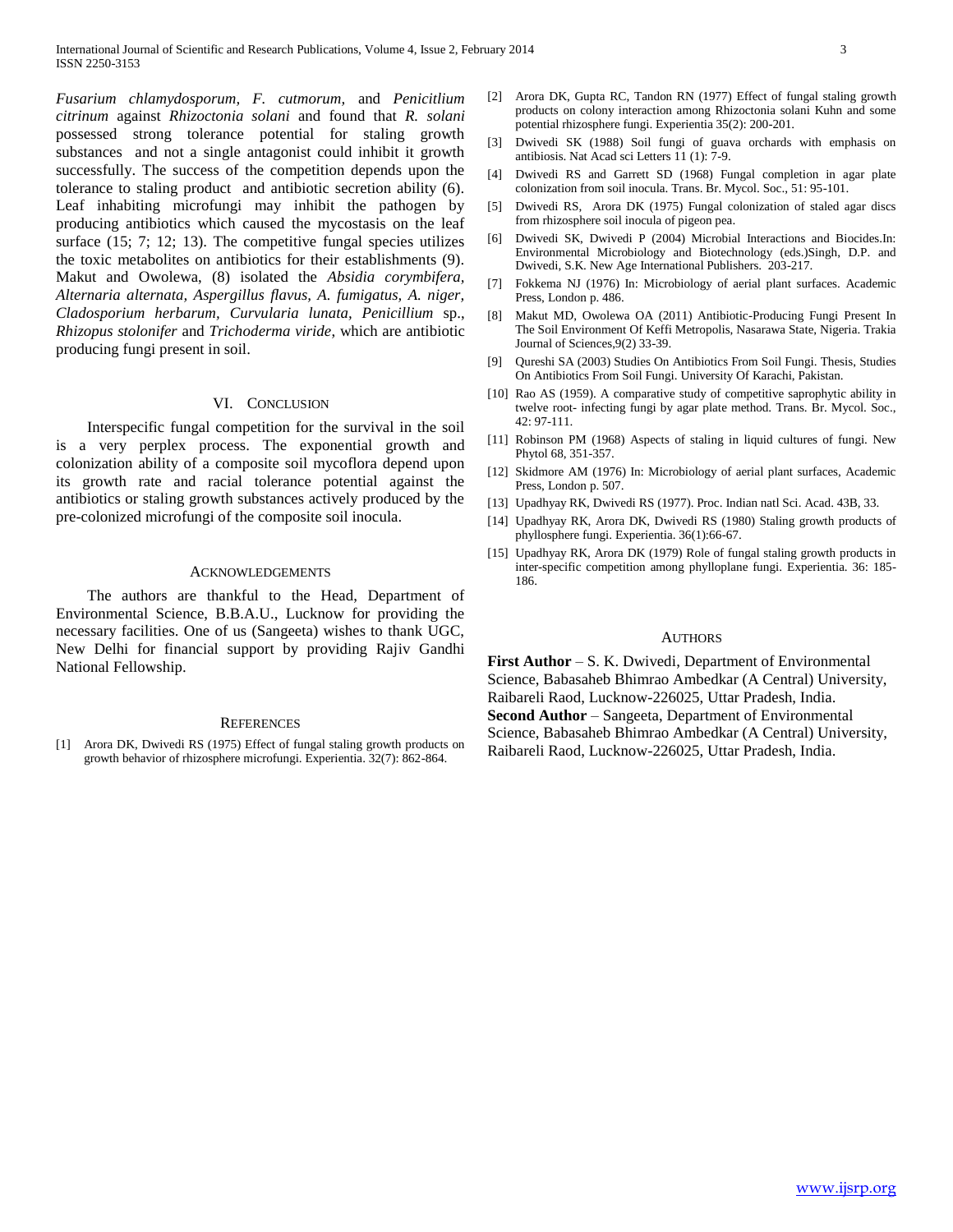| Names of the fungal species  | $0$ Hrs |        | $24$ Hrs |        | 48 Hrs             |        | $72$ Hrs |        | 96 Hrs             | $\overline{120}$ Hrs |
|------------------------------|---------|--------|----------|--------|--------------------|--------|----------|--------|--------------------|----------------------|
| Group I                      |         |        |          |        |                    |        |          |        |                    |                      |
| Chaetomium globosum          | $+$     |        |          |        |                    |        |          |        |                    |                      |
| Alternaria solani<br>$^{+}$  |         |        |          |        |                    |        |          |        |                    |                      |
| Humicola                     | $^{+}$  |        |          |        |                    |        |          |        |                    |                      |
| Alternaria alternata         | $^{+}$  |        |          |        |                    |        |          |        |                    |                      |
| Group II                     |         |        |          |        |                    |        |          |        |                    |                      |
| Helminthosporium sp.         | $^{+}$  |        | $^{+}$   |        |                    |        |          |        |                    |                      |
| <b>Fusarium</b> longipes     | $^{+}$  |        | $^{+}$   |        |                    |        |          |        |                    |                      |
| Rhizopus nigricans           |         |        | $^{+}$   |        |                    |        |          |        |                    |                      |
| Group III                    |         |        |          |        |                    |        |          |        |                    |                      |
| <b>Drechslera</b>            | $^{+}$  |        | $^{+}$   |        | $\, +$             |        |          |        |                    |                      |
| Penicillium oxalicum         | $^{+}$  |        | $^{+}$   |        | $^{+}$             |        |          |        |                    |                      |
| Group IV                     |         |        |          |        |                    |        |          |        |                    |                      |
| Rhizoctonia solani           | $+$     |        | $+$      |        | $+$                |        | $+$      |        |                    |                      |
| Sterile mycelium<br>$^{+}$   |         | $^{+}$ |          | $^{+}$ |                    | $^{+}$ |          |        |                    |                      |
| Fusarium oxysporum           | $+$     |        | $^{+}$   |        | $^{+}$             |        | $^{+}$   |        |                    |                      |
| Group V                      |         |        |          |        |                    |        |          |        |                    |                      |
| Penicillium chrysogenum +    |         | $^{+}$ |          | $^{+}$ |                    | $^{+}$ |          | $^{+}$ |                    |                      |
| Penicillium italicum         | $^{+}$  |        | $^{+}$   |        | $\hspace{0.1mm} +$ |        |          |        | $^+$               |                      |
| Aspergillus sulphureus       |         |        |          |        | $\, +$             |        |          |        |                    |                      |
| Trichoderma viride           | $^{+}$  |        | $\, +$   |        | $\hspace{0.1mm} +$ |        |          |        | $^+$               |                      |
| Trichoderma koningii         | $^{+}$  |        | $^{+}$   |        | $^{+}$             |        |          |        | $\,+\,$            |                      |
| Group VI                     |         |        |          |        |                    |        |          |        |                    |                      |
| Aspergillus flavus<br>$^{+}$ |         | $\, +$ |          | $^{+}$ |                    |        |          | $^{+}$ |                    |                      |
| Penicillium citrinum         | $^{+}$  |        | $\, +$   |        |                    |        |          |        | $\hspace{0.1mm} +$ |                      |
| Aspergillus niger<br>$+$     |         |        |          | $^{+}$ |                    | $^{+}$ |          |        |                    |                      |
| Aspergillus luchuensis       | $^{+}$  |        | $^{+}$   |        | $^{+}$             |        | $^{+}$   |        | $^{+}$             |                      |
| <b>Total species</b>         | 21      |        | 16       |        | 14                 |        | 11       |        |                    |                      |
| $+=$ Presence, $=$ Absence   |         |        |          |        |                    |        |          |        |                    |                      |

| Table No. 1: Grouping of composite soil mycoflora (1:1000 dilution) and their colonization pattern in presence of staled agar |
|-------------------------------------------------------------------------------------------------------------------------------|
| after different staling periods i.e. 24, 48, 72, 96 and 120 hours                                                             |

**Table No. 2: Grouping of composite soil mycoflora (1:10000 dilution) and their colonization pattern in presence of staled agar** 

|                                   |        |        |        |        | after different staling periods i.e. 24, 48, 72, 96 and 120 hours |      |        |        |        |      |         |  |
|-----------------------------------|--------|--------|--------|--------|-------------------------------------------------------------------|------|--------|--------|--------|------|---------|--|
| Names of the fungal species 0 Hrs |        |        | 24 Hrs |        | 48 Hrs                                                            |      | 72 Hrs |        | 96 Hrs |      | 120 Hrs |  |
| $G$ roun                          |        |        |        |        |                                                                   |      |        |        |        |      |         |  |
| <b>Drechslera</b>                 |        | $^{+}$ |        |        |                                                                   |      |        |        |        |      |         |  |
| Alternaria solani                 | $^{+}$ |        |        |        |                                                                   |      |        |        |        |      |         |  |
| Group II                          |        |        |        |        |                                                                   |      |        |        |        |      |         |  |
| Humicola                          |        |        |        | $^+$   |                                                                   |      |        |        |        |      |         |  |
| Fusarium longipes                 |        |        |        |        |                                                                   |      |        |        |        |      |         |  |
| Rhizopus nigricans                |        |        |        |        |                                                                   |      |        |        |        |      |         |  |
| Group III                         |        |        |        |        |                                                                   |      |        |        |        |      |         |  |
| Trichoderma viride                |        |        |        | $^{+}$ |                                                                   |      |        |        |        |      |         |  |
| Penicillium oxalicum              |        | $^{+}$ |        | $^{+}$ |                                                                   | $^+$ |        |        |        |      |         |  |
| Group IV                          |        |        |        |        |                                                                   |      |        |        |        |      |         |  |
| Penicillium chrysogenum $+$       |        |        | $^+$   |        |                                                                   |      |        |        |        |      |         |  |
| Sterile mycelium                  | $^{+}$ |        | $^{+}$ |        | $^{+}$                                                            |      | $^{+}$ |        |        |      |         |  |
| Fusarium oxysporum                |        | $^{+}$ |        |        |                                                                   |      |        | $^{+}$ |        |      |         |  |
| Group V                           |        |        |        |        |                                                                   |      |        |        |        |      |         |  |
| Penicillium italicum              |        |        |        |        |                                                                   |      |        | $^+$   |        |      |         |  |
| Aspergillus sulphureus            |        |        |        |        |                                                                   |      |        |        |        |      |         |  |
| Penicillium citrinum              |        |        |        | $^+$   |                                                                   |      |        | $^+$   |        | $^+$ |         |  |
| Group VI                          |        |        |        |        |                                                                   |      |        |        |        |      |         |  |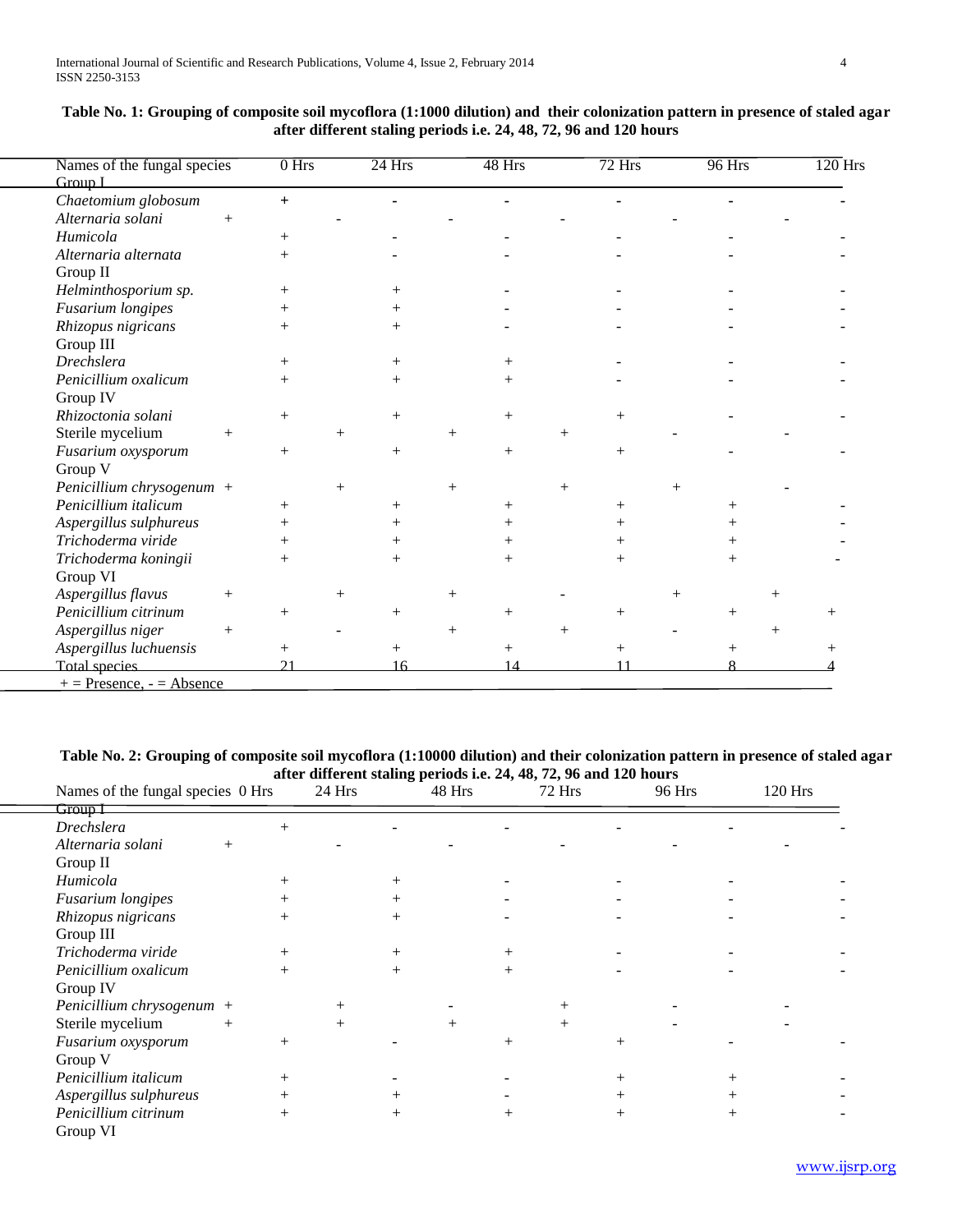| International Journal of Scientific and Research Publications, Volume 4, Issue 2, February 2014 |  |  |  |  |  |  |
|-------------------------------------------------------------------------------------------------|--|--|--|--|--|--|
| ISSN 2250-3153                                                                                  |  |  |  |  |  |  |
| Aspergillus flavus                                                                              |  |  |  |  |  |  |
| Aspergillus niger                                                                               |  |  |  |  |  |  |
| Aspergillus luchuensis                                                                          |  |  |  |  |  |  |
| Total species                                                                                   |  |  |  |  |  |  |
| $+=$ Presence, $=$ Absence                                                                      |  |  |  |  |  |  |

## **Table No. 3: Grouping of composite soil mycoflora (1:100000 dilution) and their colonization pattern in presence of staled agar after different staling periods i.e. 24, 48, 72, 96 and 120 hours**

| Names of the fungal species 0 Hrs<br>Group I |        |      | 24 Hrs | 48 Hrs | 72 Hrs | 96 Hrs | 120 Hrs |  |
|----------------------------------------------|--------|------|--------|--------|--------|--------|---------|--|
| Alternaria solani                            | $+$    |      |        |        |        |        |         |  |
| Group II                                     |        |      |        |        |        |        |         |  |
| Rhizopus nigricans                           |        |      |        |        |        |        |         |  |
| Penicillium oxalicum                         |        |      |        |        |        |        |         |  |
| Group III                                    |        |      |        |        |        |        |         |  |
| <b>Drechslera</b>                            |        |      |        |        |        |        |         |  |
| Fusarium oxysporum                           |        |      |        |        |        |        |         |  |
| Group IV                                     |        |      |        |        |        |        |         |  |
| Trichoderma koningii                         |        |      |        |        |        |        |         |  |
| Aspergillus sulphureus                       |        |      |        |        |        |        |         |  |
| Group V                                      |        |      |        |        |        |        |         |  |
| Aspergillus flavus                           | $^{+}$ |      |        |        |        |        |         |  |
| Penicillium citrinum                         |        | $^+$ |        |        |        |        |         |  |
| Group VI                                     |        |      |        |        |        |        |         |  |
| Aspergillus niger                            | $+$    |      |        |        |        |        |         |  |
| Aspergillus luchuensis                       |        |      |        |        |        |        |         |  |
| Total species                                |        |      |        |        |        |        |         |  |
| $\pm$ = Presence, $\overline{=}$ Absence     |        |      |        |        |        |        |         |  |

## **Table No. 4: Fungal population in composite soil inocula (1:1000 dilution) on staled agar discs after 24, 48, 72, 96 and 120 hours of staling periods**

| Names of the fungal species             | Fungal population (cfu/g soil $X$ 103) |                                   |                 |                 |                 |         |  |  |
|-----------------------------------------|----------------------------------------|-----------------------------------|-----------------|-----------------|-----------------|---------|--|--|
|                                         |                                        | Different staling periods (Hours) |                 |                 |                 |         |  |  |
|                                         |                                        | $0$ Hrs $24$ Hrs                  | 48 Hrs          | 72 Hrs          | 96 Hrs          | 120 Hrs |  |  |
| <del>Group I–</del>                     |                                        |                                   |                 |                 |                 |         |  |  |
| Chaetomium globosum                     | $0.67 \pm 0.58$                        |                                   |                 |                 |                 |         |  |  |
| Alternaria solani                       | $1.33 \pm 0.58$                        |                                   |                 |                 |                 |         |  |  |
| Humicola                                | $1.00 \pm 1.00$                        |                                   |                 |                 |                 |         |  |  |
| Alternaria alternata                    | $2.00 \pm 1.00$                        |                                   |                 |                 |                 |         |  |  |
| Group $II$                              |                                        |                                   |                 |                 |                 |         |  |  |
| Helminthosporium sp.                    | $2.00 \pm 1.00$                        | $2.67 \pm 0.58$                   |                 |                 |                 |         |  |  |
| <b>Fusarium</b> longipes                | $2.33 \pm 0.58$                        | $2.67 \pm 0.58$                   |                 |                 |                 |         |  |  |
| Rhizopus nigricans                      | $1.67 \pm 0.58$                        | $2.33 \pm 0.58$                   |                 |                 |                 |         |  |  |
| Group III                               |                                        |                                   |                 |                 |                 |         |  |  |
| <i>Drechslera</i>                       | $2.33 \pm 0.58$                        | $2.67 \pm 0.58$                   | $2.00 \pm 1.00$ |                 |                 |         |  |  |
| Penicillium oxalicum                    | $2.67 \pm 0.58$                        | $2.33 \pm 0.58$                   | $1.67 \pm 0.58$ |                 |                 |         |  |  |
| Group IV                                |                                        |                                   |                 |                 |                 |         |  |  |
| Rhizoctonia solani                      | $2.33 \pm 0.58$                        | $2.00 \pm 1.00$                   | $1.67 \pm 0.58$ | $1.00 \pm 1.00$ |                 |         |  |  |
| Sterile mycelium                        | $2.33 \pm 0.58$                        | $2.67 \pm 0.58$                   | $1.67 \pm 0.58$ | $1.33 \pm 0.58$ |                 |         |  |  |
| Fusarium oxysporum                      | $3.00 \pm 1.00$                        | $3.00 \pm 1.00$                   | $2.33 \pm 0.58$ | $2.00 \pm 1.00$ |                 |         |  |  |
| Group V                                 |                                        |                                   |                 |                 |                 |         |  |  |
| Penicillium chrysogenum $2.67 \pm 0.58$ |                                        | $2.67 \pm 0.58$                   | $1.67 \pm 0.58$ | $1.33 \pm 0.58$ | $1.00 \pm 0.00$ |         |  |  |
| Penicillium italicum                    | $2.00 \pm 0.00$                        | $2.00 \pm 1.00$                   | $1.67 \pm 0.58$ | $1.33 \pm 0.58$ | $0.67 \pm 0.58$ |         |  |  |
| Aspergillus sulphureus                  | $3.00 \pm 1.00$                        | $2.67 \pm 0.58$                   | $1.67 \pm 0.58$ | $1.33 \pm 0.58$ | $1.33 \pm 0.58$ |         |  |  |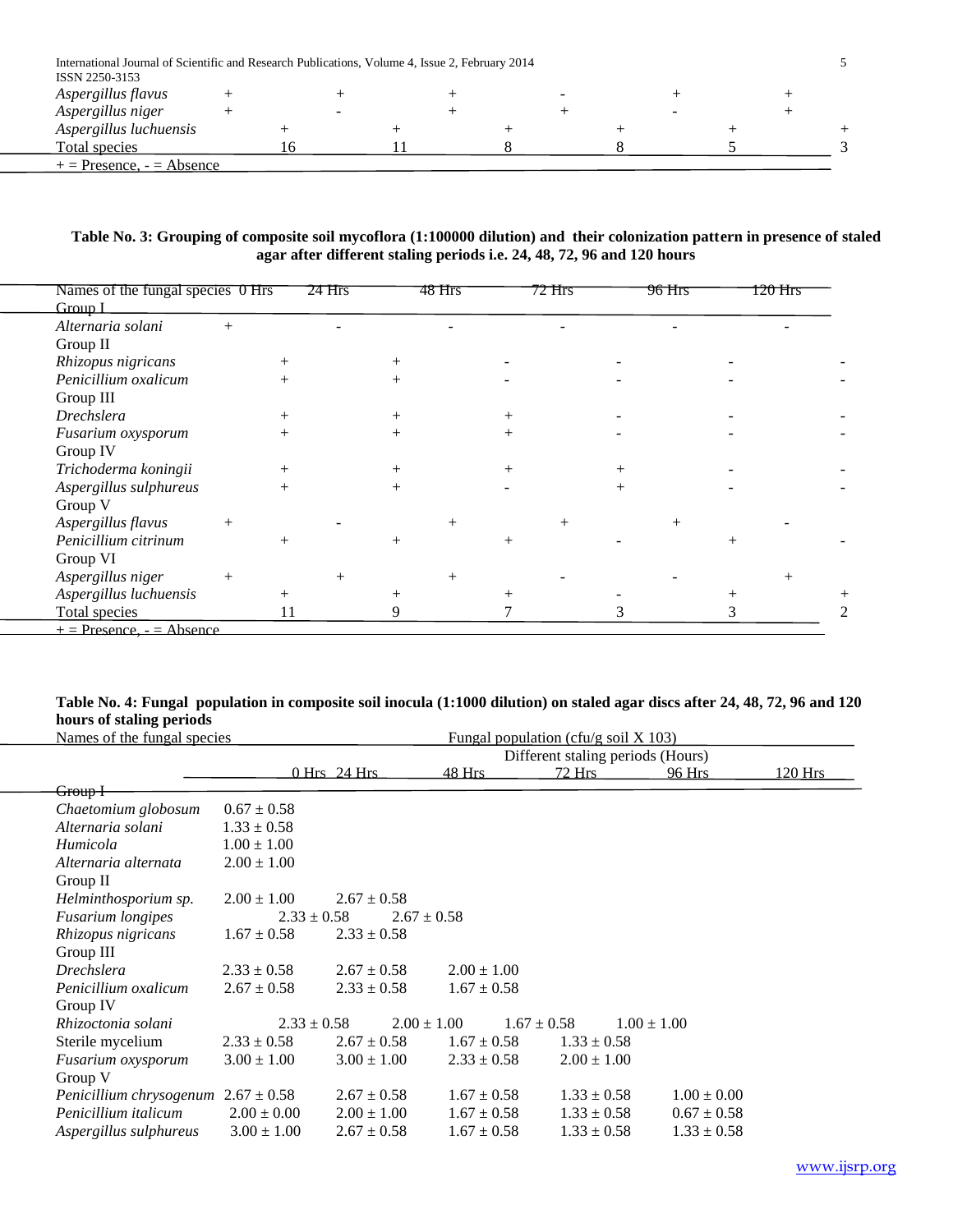| International Journal of Scientific and Research Publications, Volume 4, Issue 2, February 2014 |  |
|-------------------------------------------------------------------------------------------------|--|
|-------------------------------------------------------------------------------------------------|--|

| $Mean + SD$ $n=3$ $CV = Coefficient$ of variation |                 |                 |                 |                 |                 |                 |
|---------------------------------------------------|-----------------|-----------------|-----------------|-----------------|-----------------|-----------------|
| **= Significant at $1\%$<br>$CV\%$                | $***$<br>33 %   | $**$<br>25.8 %  | $***$<br>24 %   | $**$<br>37.8%   | **<br>42.3 %    | ns<br>40 %      |
| $ns = Non significant$                            |                 |                 |                 |                 |                 |                 |
| Aspergillus luchuensis                            | $6.00 \pm 1.00$ | $5.67 \pm 0.58$ | $4.67 \pm 0.58$ | $4.00 \pm 1.00$ | $2.67 \pm 0.58$ | $1.67 \pm 0.58$ |
| Aspergillus niger                                 | $4.33 \pm 1.53$ | $0.00 \pm 0.00$ | $4.33 \pm 0.58$ | $3.67 \pm 0.58$ | $0.00 \pm 0.00$ | $0.67 \pm 0.58$ |
| Penicillium citrinum                              | $3.67 \pm 1.15$ | $3.67 \pm 0.58$ | $3.33 \pm 0.58$ | $2.67 \pm 0.58$ | $2.33 \pm 0.58$ | $1.67 \pm 0.58$ |
| Aspergillus flavus                                | $5.00 \pm 1.00$ | $5.00 \pm 1.00$ | $4.33 \pm 0.58$ | $0.00 \pm 0.00$ | $1.67 \pm 0.58$ | $1.00 \pm 0.00$ |
| Group VI                                          |                 |                 |                 |                 |                 |                 |
| Trichoderma koningii                              | $2.33 \pm 0.58$ | $2.67 \pm 0.58$ | $2.33 \pm 0.58$ | $2.00 \pm 1.00$ | $1.67 \pm 1.15$ |                 |
| Trichoderma viride                                | $3.33 \pm 1.53$ | $3.33 \pm 1.15$ | $2.67 \pm 0.58$ | $2.33 \pm 0.58$ | $1.67 \pm 0.58$ |                 |
| ISSN 2250-3153                                    |                 |                 |                 |                 |                 |                 |

 $=3, CV= Coefficient of variation$ 

## **Table No. 5: Fungal population in composite soil inocula (1:10000 dilution) on staled agar discs after 24, 48, 72, 96 and 120 hours of staling periods**

| Names of the fungal species | Fungal population (cfu/g soil $X$ 104) |                 |                 |                 |                                   |                 |
|-----------------------------|----------------------------------------|-----------------|-----------------|-----------------|-----------------------------------|-----------------|
|                             |                                        |                 |                 |                 | Different staling periods (Hours) |                 |
|                             | $0$ Hrs                                | $24$ Hrs        | 48 Hrs          | 72 Hrs          | 96 Hrs                            | 120 Hrs         |
| Group I                     |                                        |                 |                 |                 |                                   |                 |
| <b>Drechslera</b>           | $1.33 \pm 0.58$                        |                 |                 |                 |                                   |                 |
| Alternaria solani           | $0.67 \pm 0.58$                        |                 |                 |                 |                                   |                 |
| Group II                    |                                        |                 |                 |                 |                                   |                 |
| Humicola                    | $0.67 \pm 0.58$                        | $0.67 \pm 0.58$ |                 |                 |                                   |                 |
| <b>Fusarium</b> longipes    | $1.67 \pm 0.58$                        | $1.33 \pm 0.58$ |                 |                 |                                   |                 |
| Rhizopus nigricans          | $1.33 \pm 0.58$                        | $1.33 \pm 0.58$ |                 |                 |                                   |                 |
| Group III                   |                                        |                 |                 |                 |                                   |                 |
| Trichoderma viride          | $1.67 \pm 0.58$                        | $1.67 \pm 0.58$ | $0.67 \pm 0.58$ |                 |                                   |                 |
| Penicillium oxalicum        | $1.33 \pm 0.58$                        | $0.67 \pm 0.58$ | $0.33 \pm 0.58$ |                 |                                   |                 |
| Group IV                    |                                        |                 |                 |                 |                                   |                 |
| Penicillium chrysogenum     | $1.33 \pm 0.58$                        | $1.00 \pm 0.00$ | $0.67 \pm 0.58$ | $0.33 \pm 0.58$ |                                   |                 |
| White sterile mycelium      | $1.67 \pm 0.58$                        | $1.33 \pm 0.58$ | $0.67 \pm 0.58$ | $0.33 \pm 0.58$ |                                   |                 |
| Fusarium oxysporum          | $1.67 \pm 0.58$                        | $1.33 \pm 0.58$ | $0.67 \pm 0.58$ | $0.67 \pm 0.58$ |                                   |                 |
| Group V                     |                                        |                 |                 |                 |                                   |                 |
| Penicillium italicum        | $1.67 \pm 0.58$                        | $1.33 \pm 0.58$ | $0.67 \pm 0.58$ | $0.33 \pm 0.58$ | $0.33 \pm 0.58$                   |                 |
| Aspergillus sulphureus      | $2.33 \pm 0.58$                        | $1.33 \pm 0.58$ | $0.33 \pm 0.58$ | $0.33 \pm 0.58$ | $0.33 \pm 0.58$                   |                 |
| Penicillium citrinum        | $2.33 \pm 0.58$                        | $1.67 \pm 0.58$ | $1.00 \pm 0.00$ | $0.67 \pm 0.58$ | $0.67 \pm 0.58$                   |                 |
| Group VI                    |                                        |                 |                 |                 |                                   |                 |
| Aspergillus flavus          | $2.67 \pm 0.58$                        | $1.67 \pm 0.58$ | $0.67 \pm 0.58$ | $0.00 \pm 0.00$ | $0.67 \pm 0.58$                   | $0.67 \pm 0.58$ |
| Aspergillus niger           | $2.33 \pm 0.58$                        | $0.00 \pm 0.00$ | $0.67 \pm 0.58$ | $0.67 \pm 0.58$ | $0.00 \pm 0.00$                   | $0.67 \pm 0.58$ |
| Aspergillus luchuensis      | $2.33 \pm 0.58$                        | $1.67 \pm 0.58$ | $0.67 \pm 0.58$ | $0.67 \pm 0.58$ | $1.00 \pm 0.00$                   | $0.67 \pm 0.58$ |
| ns= Non significant,        |                                        |                 |                 |                 |                                   |                 |
| *= Significant at $5\%$ ,   |                                        |                 |                 |                 |                                   |                 |
| **= Significant at $1\%$    | $***$                                  | $\ast$          | ns              | ns              | ns                                | ns              |
| $CV\%$                      | 34.2 %                                 | 44.2 %          | 86 %            | 123.7 %         | 94.3 %                            | 86.2%           |
|                             |                                        |                 |                 |                 |                                   |                 |

Mean  $\pm$  SD, n=3, CV= Coefficient of variation

## **Table No. 6: Fungal population in composite soil inocula (1:100000 dilution) on staled agar discs after 24, 48, 72, 96 and 120hours of staling periods**

| Names of the fungal species |                 |                 |                 | Fungal population (cfu/g soil $X$ 105) |                                   |         |
|-----------------------------|-----------------|-----------------|-----------------|----------------------------------------|-----------------------------------|---------|
|                             |                 |                 |                 |                                        | Different staling periods (Hours) |         |
|                             | 0 Hrs           | 24 Hrs          | 48 Hrs          | 72 Hrs                                 | 96 Hrs                            | T20 Hrs |
| Group I                     |                 |                 |                 |                                        |                                   |         |
| Alternaria solani           | $0.67 \pm 0.58$ |                 |                 |                                        |                                   |         |
| Group II                    |                 |                 |                 |                                        |                                   |         |
| Rhizopus nigricans          | $0.67 \pm 0.58$ | $0.33 \pm 0.58$ |                 |                                        |                                   |         |
| Penicillium oxalicum        | $0.67 \pm 0.58$ | $0.67 \pm 0.58$ |                 |                                        |                                   |         |
| Group III                   |                 |                 |                 |                                        |                                   |         |
| <i>Drechslera</i>           | $0.33 \pm 0.58$ | $0.33 \pm 0.58$ | $0.33 \pm 0.58$ |                                        |                                   |         |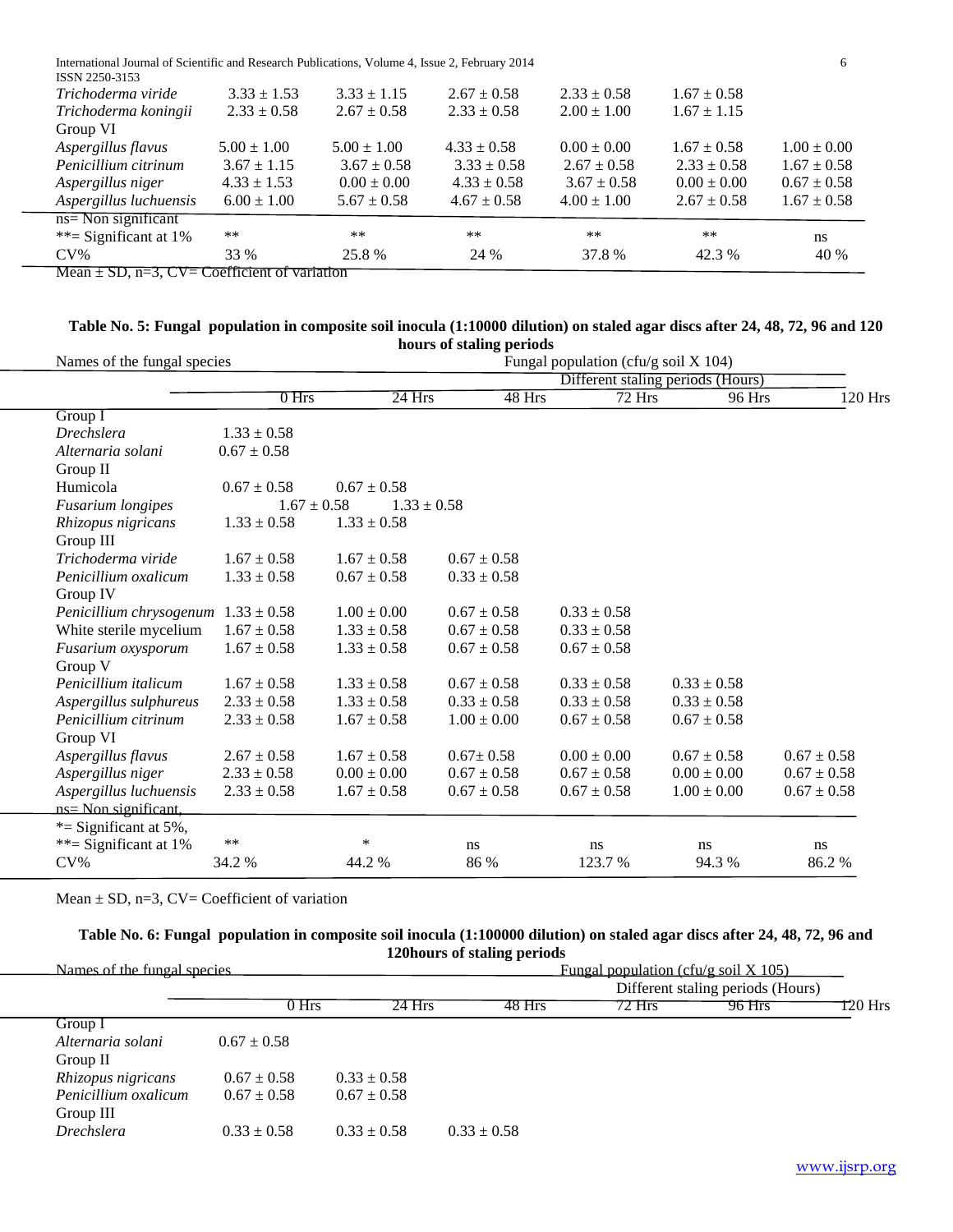| International Journal of Scientific and Research Publications, Volume 4, Issue 2, February 2014 |  |
|-------------------------------------------------------------------------------------------------|--|
|-------------------------------------------------------------------------------------------------|--|

| ISSN 2250-3153            |                 |                 |                 |                 |                 |                 |
|---------------------------|-----------------|-----------------|-----------------|-----------------|-----------------|-----------------|
| <i>Fusarium oxysporum</i> | $1.00 \pm 0.00$ | $0.67 \pm 0.58$ | $0.67 \pm 0.58$ |                 |                 |                 |
| Group IV                  |                 |                 |                 |                 |                 |                 |
| Trichoderma koningii      | $0.67 \pm 0.58$ | $0.67 \pm 0.58$ | $0.67 \pm 0.58$ | $0.67 \pm 0.58$ |                 |                 |
| Aspergillus sulphureus    | $0.67 \pm 0.58$ | $0.67 \pm 0.58$ | $0.00 \pm 0.00$ | $0.33 \pm 0.58$ |                 |                 |
| Group V                   |                 |                 |                 |                 |                 |                 |
| Aspergillus flavus        | $1.33 \pm 0.58$ | $0.00 \pm 0.00$ | $0.67 \pm 0.58$ | $1.00 \pm 0.00$ | $0.33 \pm 0.58$ |                 |
| Penicillium citrinum      | $1.00 \pm 1.00$ | $0.67 \pm 0.58$ | $0.33 \pm 0.58$ | $0.00 \pm 0.00$ | $0.33 \pm 0.58$ |                 |
| Group VI                  |                 |                 |                 |                 |                 |                 |
| Aspergillus niger         | $1.33 \pm 0.58$ | $0.67 \pm 0.58$ | $0.67 \pm 0.58$ | $0.00 \pm 0.00$ | $0.00 \pm 0.00$ | $0.33 \pm 0.58$ |
| Aspergillus luchuensis    | $1.67 \pm 0.58$ | $1.33 \pm 0.58$ | $0.67 \pm 0.58$ | $0.00 \pm 0.00$ | $0.33 \pm 0.58$ | $0.67 \pm 0.58$ |
| ns= Non significant,      |                 |                 |                 |                 |                 |                 |
| *= Significant at $5\%$   | ns              | <sub>ns</sub>   | ns              | $\ast$          | <sub>ns</sub>   | ns              |
| $CV\%$                    | 66.3 %          | 91.3 %          | 108.0 %         | 101.0%          | 200 %           | 115.5 %         |
|                           |                 |                 |                 |                 |                 |                 |

Mean  $\pm$  SD, n=3, CV= Coefficient of variation

## **Table No. 7: Computation of Linear correlation coefficient between the precent colonization of composite soil fungal species (1:1000 dilution) after different staling periods (in Hours)**

|                         |                                                                                    |           |              |                     | . .    |        |                                                         |  |
|-------------------------|------------------------------------------------------------------------------------|-----------|--------------|---------------------|--------|--------|---------------------------------------------------------|--|
|                         | Control                                                                            | $24$ Hrs  |              | 48 Hrs              | 72 Hrs | 96 Hrs | 120 Hrs                                                 |  |
| <del>Control</del>      | <b>**</b>                                                                          |           |              |                     |        |        |                                                         |  |
| 24 Hrs                  | $0.714**1**$                                                                       |           |              |                     |        |        |                                                         |  |
| 48 Hrs                  | $0.910**0.606**$                                                                   | 1**       |              |                     |        |        |                                                         |  |
| 72 Hrs                  | $0.687**0.354$                                                                     | $0.763**$ |              | 1**                 |        |        |                                                         |  |
| 96 Hrs                  | $0.686**0.704**$                                                                   | $0.670**$ | $0.603**1**$ |                     |        |        |                                                         |  |
| 120 Hrs $0.777**0.538*$ |                                                                                    | $0.722**$ |              | $0.584**0.715**1**$ |        |        |                                                         |  |
|                         | $*$ Significance at 5% $*$ Significance at 1% Perfect positive correlation $(r)$ – |           |              |                     | $+1$   |        | $1.0$ Weak positive correlation $(r) = +0.1$ to $+0.30$ |  |

Significance at 5%,  $*=\text{Significance at } 1\%$ . Perfect positive correlation (r) = +1.0, Weak positive correlation (r) = +0.1 to +0.30, Medium positive correlation (r) = +0.30 to +0.50, Strong positive correlation (r) = +0.50 to +1.0, Perfect negative correlation (r) = -1.0, Weak negative correlation (r) = -0.30 to -0.1, Medium negative correlation (r) = -0.50 to -0.30, Strong negative correlation (r) = -1.0 to -0.50.

# **Table No. 8: Computation of Linear correlation coefficient between the precent colonization of composite soil fungal species**

|                                    |              |                         |          |          | $(1:10000$ dilution) after different staling periods (in Hours) |         |               |   |               |  |
|------------------------------------|--------------|-------------------------|----------|----------|-----------------------------------------------------------------|---------|---------------|---|---------------|--|
| Control                            | 24 Hrs       | 48 Hrs                  | 72 Hrs   |          | 96 Hrs                                                          | 120 Hrs |               |   |               |  |
| CONITOI                            | سام ماه بالا |                         |          |          |                                                                 |         |               |   |               |  |
| 24 Hrs                             | $0.51*1**$   |                         |          |          |                                                                 |         |               |   |               |  |
| 48 Hrs                             | $0.657**$    | $0.504*$                | 1**      |          |                                                                 |         |               |   |               |  |
| <b>72 Hrs</b>                      | $0.539*$     | $0.20166$ $0.710**$ 1** |          |          |                                                                 |         |               |   |               |  |
| 96 Hrs                             | $0.682**$    | $0.540*$                | 0.490001 | 0.424005 | 1**                                                             |         |               |   |               |  |
| $120$ Hrs                          | $0.637**$    | 0.039457                | 0.336227 | 0.337963 | $0.568*$                                                        | 1**     |               |   |               |  |
| $\sim$ $\sim$ $\sim$ $\sim$ $\sim$ |              |                         | .        | . .      | .                                                               | . .     | $\sim$ $\sim$ | . | $\sim$ $\sim$ |  |

\*= Significance at 5%, \*\*= Significance at 1%. Perfect positive correlation  $(r) = +1.0$ , Weak positive correlation  $(r) = +0.1$  to  $+0.30$ , Medium positive correlation (r) = +0.30 to +0.50, Strong positive correlation (r) = +0.50 to +1.0, Perfect negative correlation (r) = -1.0, Weak negative correlation (r) = -0.30 to -0.1, Medium negative correlation (r) = -0.50 to -0.30, Strong negative correlation (r) = -1.0 to -0.50.

#### **Table No. 9: Computation of Linear correlation coefficient between the precent colonization of composite soil fungal species (1:100000 dilution) after different staling periods (in Hours)**

| Control   | $24$ Hrs  | 48 Hrs   | 72 Hrs |          | 96 Hrs | 120 Hrs |  |
|-----------|-----------|----------|--------|----------|--------|---------|--|
| .`ontrol  | **        |          |        |          |        |         |  |
| 24 Hrs    | 0.517     | 1**      |        |          |        |         |  |
| 48 Hrs    | $0.686*$  | 0.318    | 1**    |          |        |         |  |
| 72 Hrs    | 0.161     | $-0.329$ | 0.353  | $1**$    |        |         |  |
| 96 Hrs    | $0.683*$  | 0.209    | 0.392  | 0.282    |        | 1**     |  |
| $120$ Hrs | $0.736**$ | $0.703*$ | 0.447  | $-0.244$ | 0.391  | 1**     |  |

\*= Significance at 5%, \*\*= Significance at 1%. Perfect positive correlation  $(r) = +1.0$ , Weak positive correlation  $(r) = +0.1$  to  $+0.30$ , Medium positive correlation (r) = +0.30 to +0.50, Strong positive correlation (r) = +0.50 to +1.0, Perfect negative correlation (r) = -1.0, Weak negative correlation (r) = -0.30 to -0.1, Medium negative correlation (r) = -0.50 to -0.30, Strong negative correlation (r) = -1.0 to -0.50.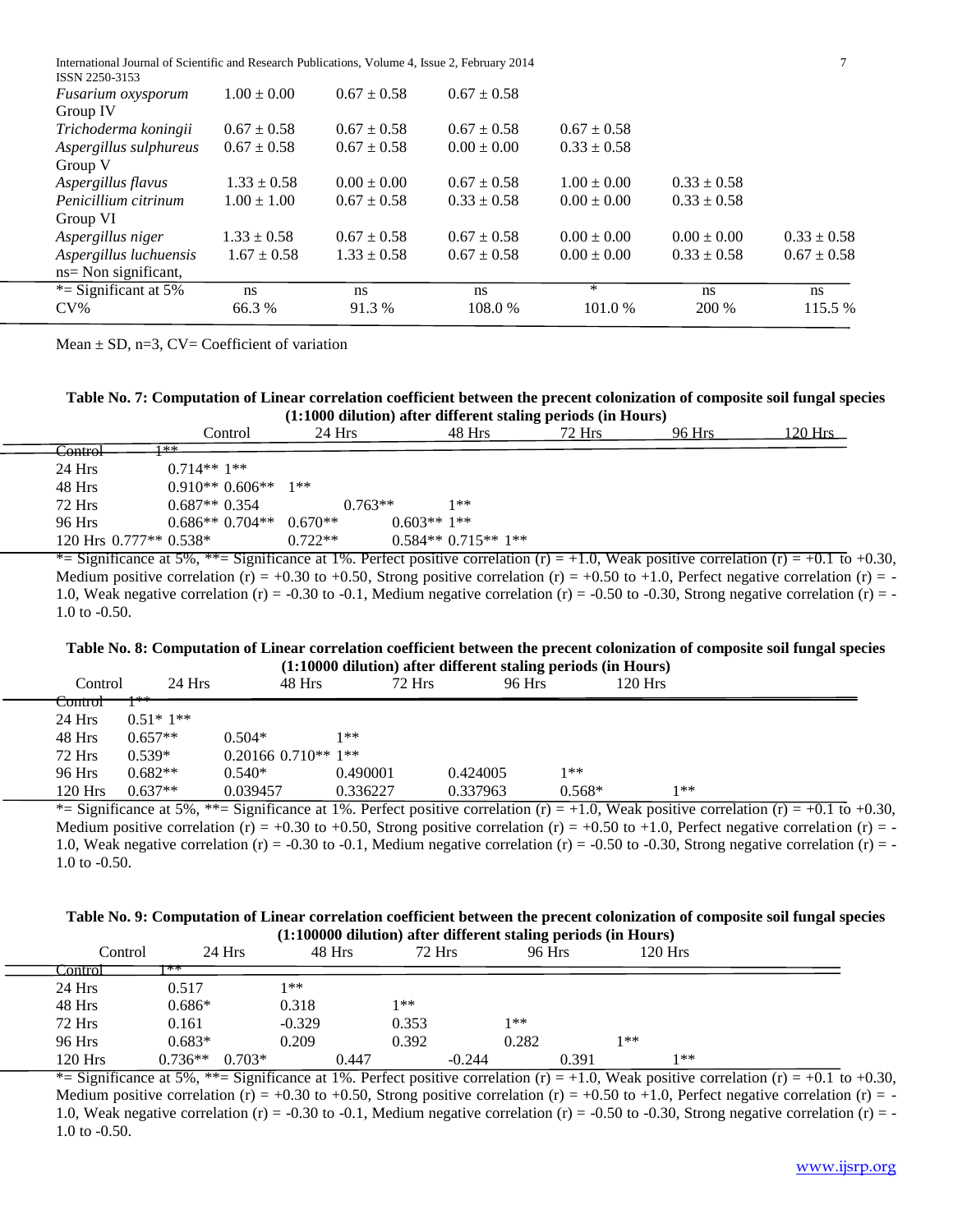

 $(c)$  (c)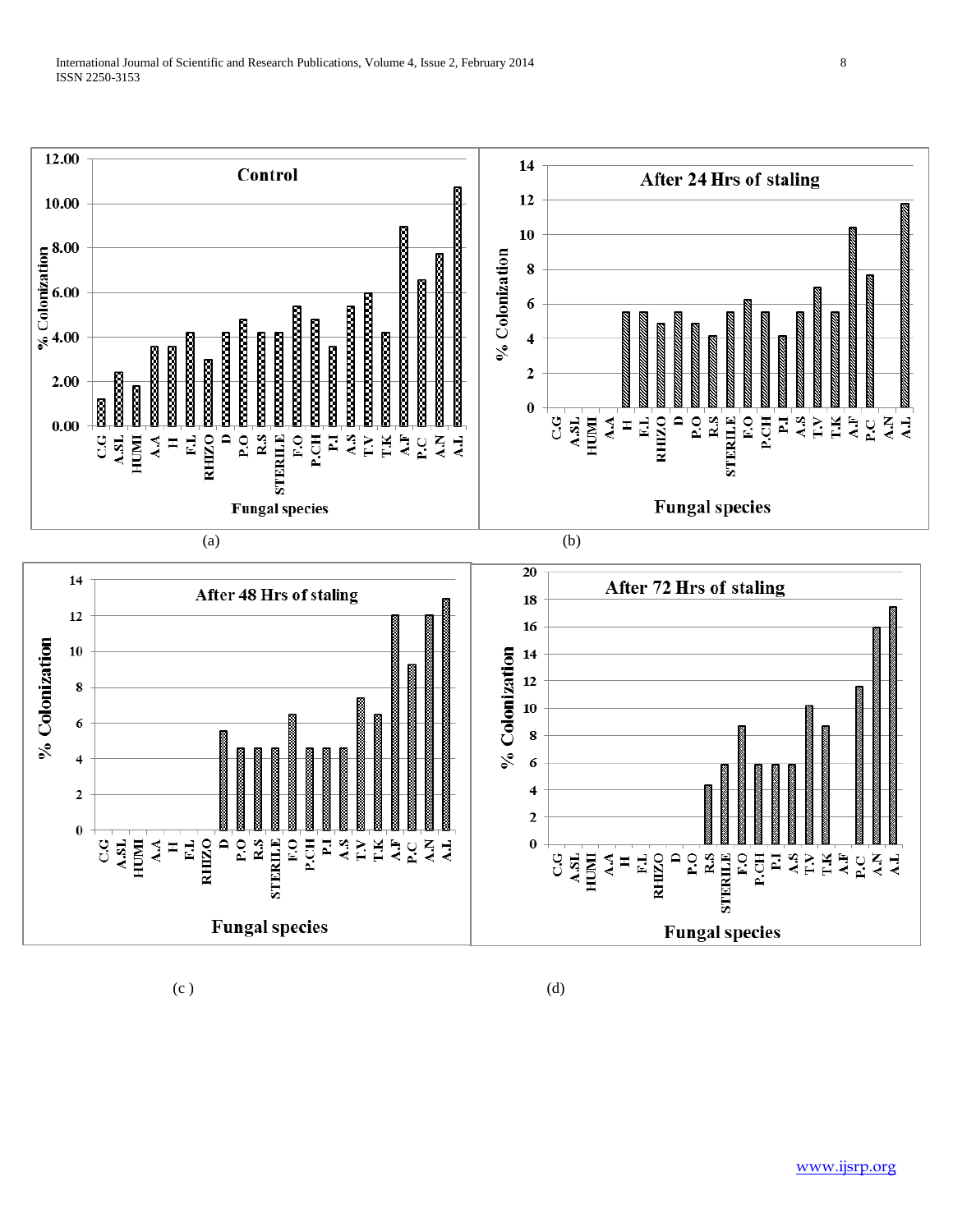

**Fig. 1:** Percent colonization of composite soil mycoflora (1:1000 dilution) on nutrient virgin agar and staled agar disc after different periods of staling (a) Control, (b) After 24 Hrs of staling, (c) After 48 Hrs of staling, (d) After 72 Hrs of staling, (e) After 96 Hrs of staling and (f) After 120 Hrs of staling. C.G - *Chaetomium globosum,* A.SL - *Alternaria solani,* HUMI – *Humicola,* A.A - *Alternaria alternata,* H – *Helminthosporium,* F.L - *Fusarium longipes,* RHIZO – *Rhizopus nigricans,* D – *Drechslera,* P.O - *Penicillium oxalicum,* R.S - *Rhizoctonia solani,* STERILE - *Sterile mycelium,* F.O - *Fusarium oxysporum,* P.CH - *Penicillium chrysogenum,* P.I - *Penicillium italicum,* A.S - *Aspergillus sulphureus,* T.V - *Trichoderma viride,* T.K - *Trichoderma koningii,* A.F - *Aspergillus flavus,*  P.C - *Penicillium citrinum,* A.N - *Aspergillus niger,* A.L - *Aspergillus luchuensis*

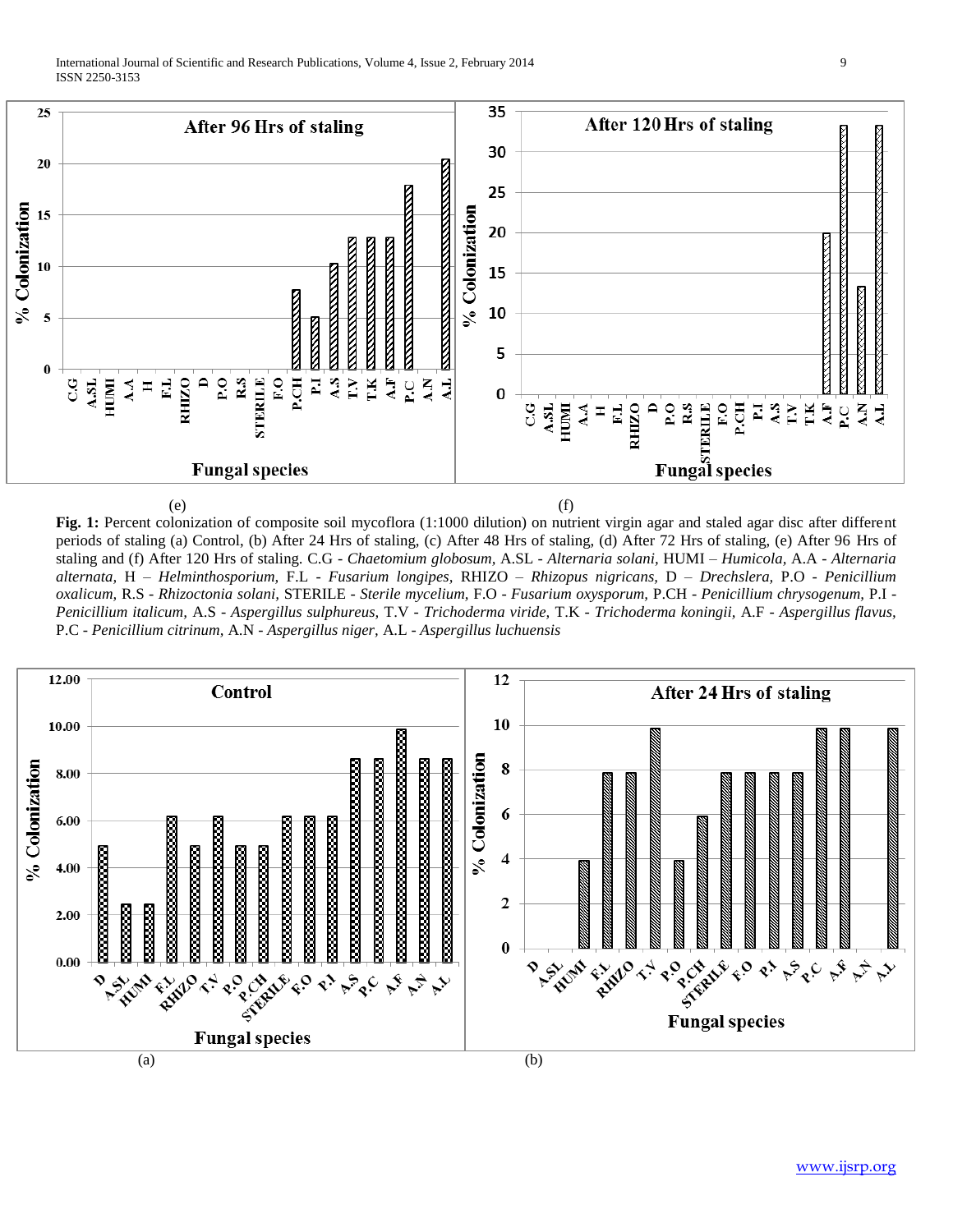

.

 $(e)$  (f) **Fig. 2:** Percent colonization of composite soil mycoflora (1:10000 dilution) on nutrient virgin agar and staled agar disc after different periods of staling (a) Control, (b) After 24 Hrs of staling, (c) After 48 Hrs of staling, (d) After 72 Hrs of staling, (e) After 96 Hrs of staling and (d) After 120 Hrs of staling. D – *Drechslera,* A.SL - *Alternaria solani,* HUMI – *Humicola,* F.L - *Fusarium longipes,*  RHIZO – *Rhizopus nigricans,* T.V - *Trichoderma viride,* P.O - *Penicillium oxalicum,* P.CH - *Penicillium chrysogenum,* STERILE - *Sterile mycelium,* F.O - *Fusarium oxysporum,* P.I - *Penicillium italicum,* A.S - *Aspergillus sulphureus,* P.C - *Penicillium citrinum,* A.F - *Aspergillus flavus,* A.N - *Aspergillus niger,* A.L - *Aspergillus luchuensis.*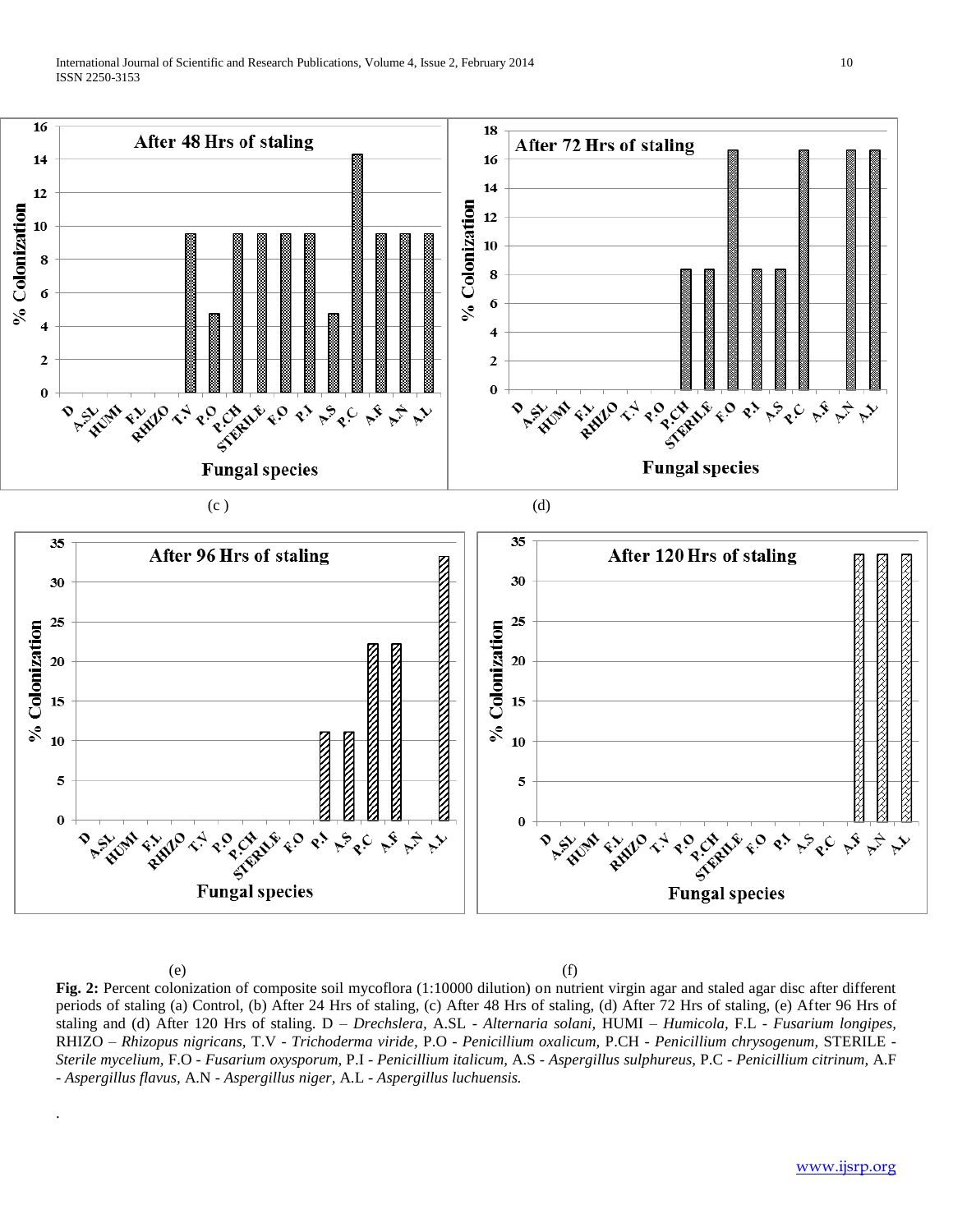International Journal of Scientific and Research Publications, Volume 4, Issue 2, February 2014 11 ISSN 2250-3153



 $(a)$  (b)